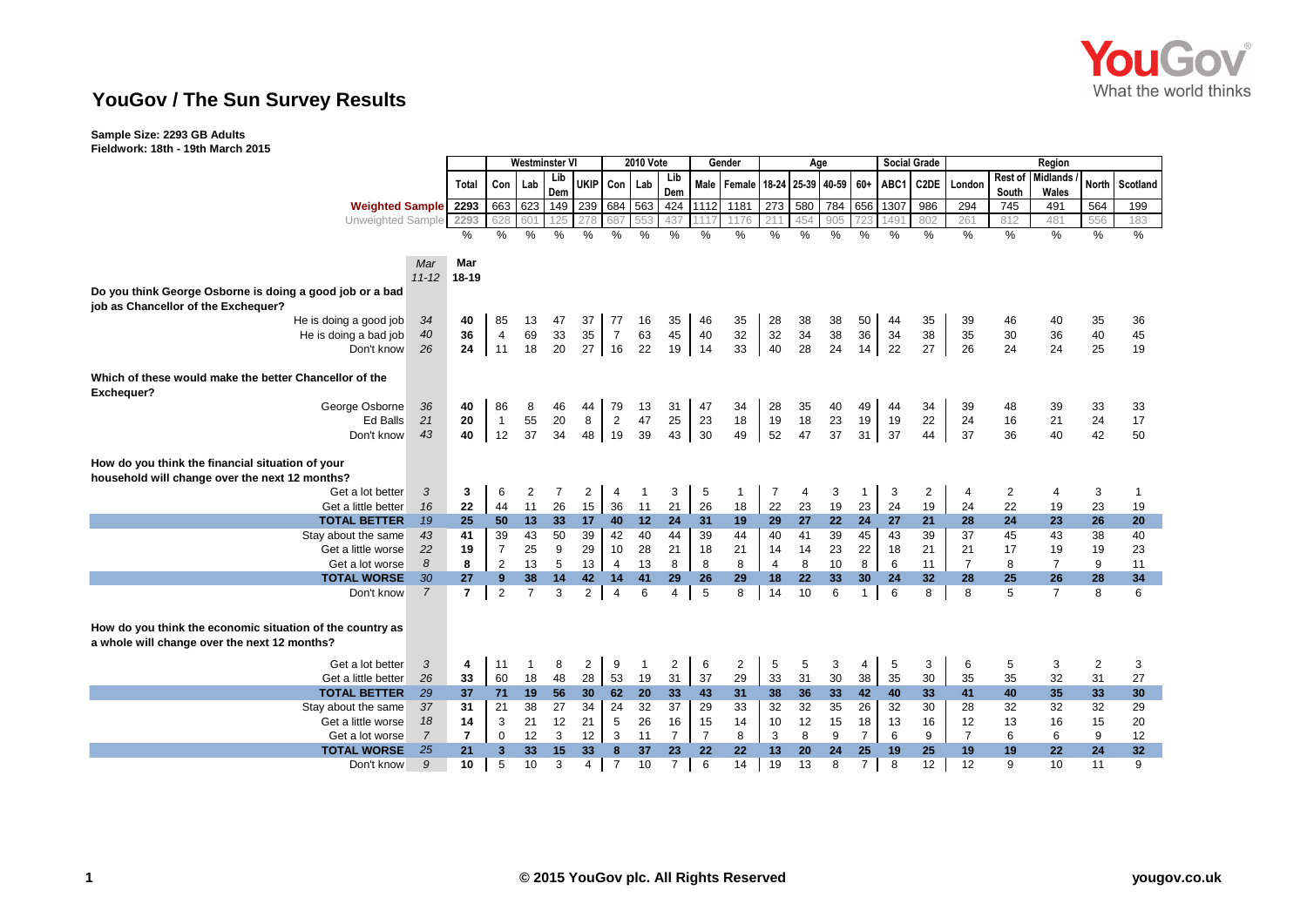

## **Sample Size: 2293 GB Adults Fieldwork: 18th - 19th March 2015**

|                                                                                                 |                          |                | <b>Westminster VI</b> |                | 2010 Vote       |              |                 |                | Gender         | Age             |                                             |                 |                                        |                                              | <b>Social Grade</b> | Region         |                |                |                |                           |                |                                        |
|-------------------------------------------------------------------------------------------------|--------------------------|----------------|-----------------------|----------------|-----------------|--------------|-----------------|----------------|----------------|-----------------|---------------------------------------------|-----------------|----------------------------------------|----------------------------------------------|---------------------|----------------|----------------|----------------|----------------|---------------------------|----------------|----------------------------------------|
|                                                                                                 |                          | <b>Total</b>   | Con Lab               |                | Lib<br>Dem      |              | UKIP Con Lab    |                | Lib<br>Dem     |                 | Male   Female   18-24   25-39   40-59   60+ |                 |                                        |                                              |                     | ABC1           | C2DE           | London         | South          | Rest of Midlands<br>Wales | <b>North</b>   | Scotland                               |
| <b>Weighted Sample</b>                                                                          |                          | 2293           |                       | 663 623        | 149 239 684 563 |              |                 |                |                | 424 1112        | 1181                                        | 273             | 580                                    | 784                                          | 656                 | 1307           | 986            | 294            | 745            | 491                       | 564            | 199                                    |
| Unweighted Sample                                                                               |                          | 2293           | 628                   | 601            | 125             | 278          | 687             |                | 437            |                 | 1176                                        | 211             |                                        | 905                                          | 723                 | 1491           | 802            | 261            | 812            | 481                       | 556            | 183                                    |
|                                                                                                 |                          | $\frac{0}{0}$  | %                     | $\%$           | $\%$            | %            | %               | %              | %              | $\frac{0}{0}$   | $\%$                                        | $\frac{9}{6}$   | %                                      | %                                            | %                   | %              | $\%$           | %              | %              | $\%$                      | $\%$           | %                                      |
|                                                                                                 |                          |                |                       |                |                 |              |                 |                |                |                 |                                             |                 |                                        |                                              |                     |                |                |                |                |                           |                |                                        |
|                                                                                                 | Mar                      | Mar            |                       |                |                 |              |                 |                |                |                 |                                             |                 |                                        |                                              |                     |                |                |                |                |                           |                |                                        |
|                                                                                                 | $11 - 12$                | 18-19          |                       |                |                 |              |                 |                |                |                 |                                             |                 |                                        |                                              |                     |                |                |                |                |                           |                |                                        |
| Do you feel you are better off or worse off than five years                                     |                          |                |                       |                |                 |              |                 |                |                |                 |                                             |                 |                                        |                                              |                     |                |                |                |                |                           |                |                                        |
| ago?                                                                                            |                          |                |                       |                |                 |              |                 |                |                |                 |                                             |                 |                                        |                                              |                     |                |                |                |                |                           |                |                                        |
| Better off                                                                                      | 26                       | 27             | 47                    | 15             | 45              | 15           | 40              | 15             | 30             | 33              | 22                                          | 34              | 35                                     | 22                                           | 24                  | 32             | 21             | 25             | 28             | 30                        | 25             | 28                                     |
| Worse off                                                                                       | 44                       | 43             | 23                    | 59             | 27              | 58           | 27              | 62             | 42             | 39              | 47                                          | 29              | 37                                     | 52                                           | 44                  | 39             | 49             | 41             | 40             | 44                        | 48             | 44                                     |
| Neither better nor worse off                                                                    | 26                       | 24             | 29                    | 22             | $26\,$          | 25           | 31              | 20             | $25\,$         | 24              | 25                                          | 21              | $20\,$                                 | $24\,$                                       | 31                  | 25             | 24             | 26             | 29             | 21                        | 21             | $\frac{26}{3}$                         |
| Don't know                                                                                      | $\overline{\mathcal{A}}$ | 5              | $\overline{1}$        | $\overline{4}$ | 2               | $\mathbf{1}$ | $\overline{2}$  | 3              | $\overline{4}$ | $\overline{4}$  | 5                                           | 16              | $\overline{8}$                         | $\overline{2}$                               |                     | $\overline{4}$ | 6              | 8              | 3              | $\overline{4}$            | 6              |                                        |
| Do you feel you are better off or worse off than a year<br>ago?                                 |                          |                |                       |                |                 |              |                 |                |                |                 |                                             |                 |                                        |                                              |                     |                |                |                |                |                           |                |                                        |
| Better off                                                                                      | 22                       | 26             | 44                    | 15             | 43              | 12           | 36              | 14             | 29             | 31              | 21                                          | 38              | 32                                     | 21                                           | 21                  | 30             | 21             | 25             | 27             | 27                        | 25             | 22                                     |
| Worse off                                                                                       | 35                       | 35             | 16                    | 46             | 26              | 50           | 21              | 50             | 33             | 31              | 38                                          | $23\,$          | 32                                     |                                              | 33                  | 30             | 40             | 34             | 32             | 35                        | 38             | 36                                     |
| Neither better nor worse off                                                                    | 39                       | 36             | 40                    | 37             | $30\,$          | 38           | 42              | $33\,$         | $36\,$         |                 |                                             |                 |                                        |                                              | 45                  | 37             | 34             | 35             | 39             |                           |                |                                        |
| Don't know                                                                                      | 3                        | 4              | $\overline{1}$        | 3              |                 | $\mathbf{1}$ | $\overline{1}$  | 3              | $\overline{2}$ | $\frac{35}{3}$  | $\frac{36}{5}$                              | $\frac{26}{13}$ | $\begin{array}{c} 30 \\ 6 \end{array}$ | $\begin{array}{c} 42 \\ 35 \\ 2 \end{array}$ | $\mathbf 0$         | $\mathbf{3}$   | 5              | $6\phantom{a}$ | $\overline{2}$ | $\frac{33}{5}$            | $\frac{33}{5}$ | $\frac{40}{3}$                         |
|                                                                                                 |                          |                |                       |                |                 |              |                 |                |                |                 |                                             |                 |                                        |                                              |                     |                |                |                |                |                           |                |                                        |
| Do you think Britain's economy is now in a better or worse<br>state than it was five years ago? |                          |                |                       |                |                 |              |                 |                |                |                 |                                             |                 |                                        |                                              |                     |                |                |                |                |                           |                |                                        |
| [This question was only asked to 1005 respondents]                                              |                          |                |                       |                |                 |              |                 |                |                |                 |                                             |                 |                                        |                                              |                     |                |                |                |                |                           |                |                                        |
| <b>Better</b>                                                                                   |                          | 46             | 85                    | 20             | 53              | 37           | 78              | 25             | 43             | 51              | 42                                          | 41              | 43                                     | 42                                           | 57                  | 50             | 41             | 51             | 50             | 42                        | 39             | 54                                     |
| Worse                                                                                           |                          | 25             | $\mathbf{3}$          | 45             | 19              | 28           | $5\phantom{.0}$ | 41             | $30\,$         | 24              | 27                                          | $21$            | $30\,$                                 | 26                                           | 23                  | 23             | 29             | 22             | 24             | 28                        | 28             | 22                                     |
| Neither better nor worse                                                                        |                          | 21             | 10                    | 28             | 23              | 34           | 13              | 29             | $22\,$         | $\frac{22}{3}$  | 21                                          | 18              | 20                                     | 26                                           | $19$                | 20             | 23             | 20             | 20             | 23                        | 24             | $\begin{array}{c} 18 \\ 6 \end{array}$ |
| Don't know                                                                                      |                          | $\overline{7}$ | $\overline{2}$        | $\overline{7}$ | 5               | 2            | $\overline{4}$  | 5              | 6              |                 | 10                                          | 20              | 8                                      | 6                                            | $\overline{2}$      | $\overline{7}$ | $\overline{7}$ | $\overline{7}$ | 6              | $\overline{7}$            | $\overline{9}$ |                                        |
| Do you think most people in Britain are now better or                                           |                          |                |                       |                |                 |              |                 |                |                |                 |                                             |                 |                                        |                                              |                     |                |                |                |                |                           |                |                                        |
| worse off than they were five years ago?<br>[This question was only asked to 1005 respondents]  |                          |                |                       |                |                 |              |                 |                |                |                 |                                             |                 |                                        |                                              |                     |                |                |                |                |                           |                |                                        |
| Better off                                                                                      |                          | 23             | 51                    | 5              | 27              | 11           | 42              | 11             | 18             | 28              | 19                                          | 23              | 30                                     | 16                                           | 26                  | 25             | 20             | 22             | 27             | 20                        | 20             | 27                                     |
| Worse off                                                                                       |                          | 46             | 11                    | 74             | 55              | 59           | 20              | 69             | 56             | 45              | 47                                          | 35              | 44                                     | 50                                           | 47                  | 45             | 48             | 40             | 43             | 51                        | 50             | 42                                     |
| Neither better nor worse off                                                                    |                          | 21             | 31                    | 14             | 12              | 21           | 28              | 14             | 20             | 21              | 21                                          | 24              | 16                                     | 25                                           | 20                  | 22             | 20             | 28             | 21             | 19                        | 19             | 24                                     |
| Don't know                                                                                      |                          | 10             | $\overline{7}$        | $\overline{7}$ | 6               | 9            | 9               | $\overline{7}$ | $\overline{7}$ | $6\phantom{1}6$ | 13                                          | 18              | 9                                      | 9                                            | $\overline{7}$      | 8              | 12             | 10             | 9              | 10                        | 11             | 6                                      |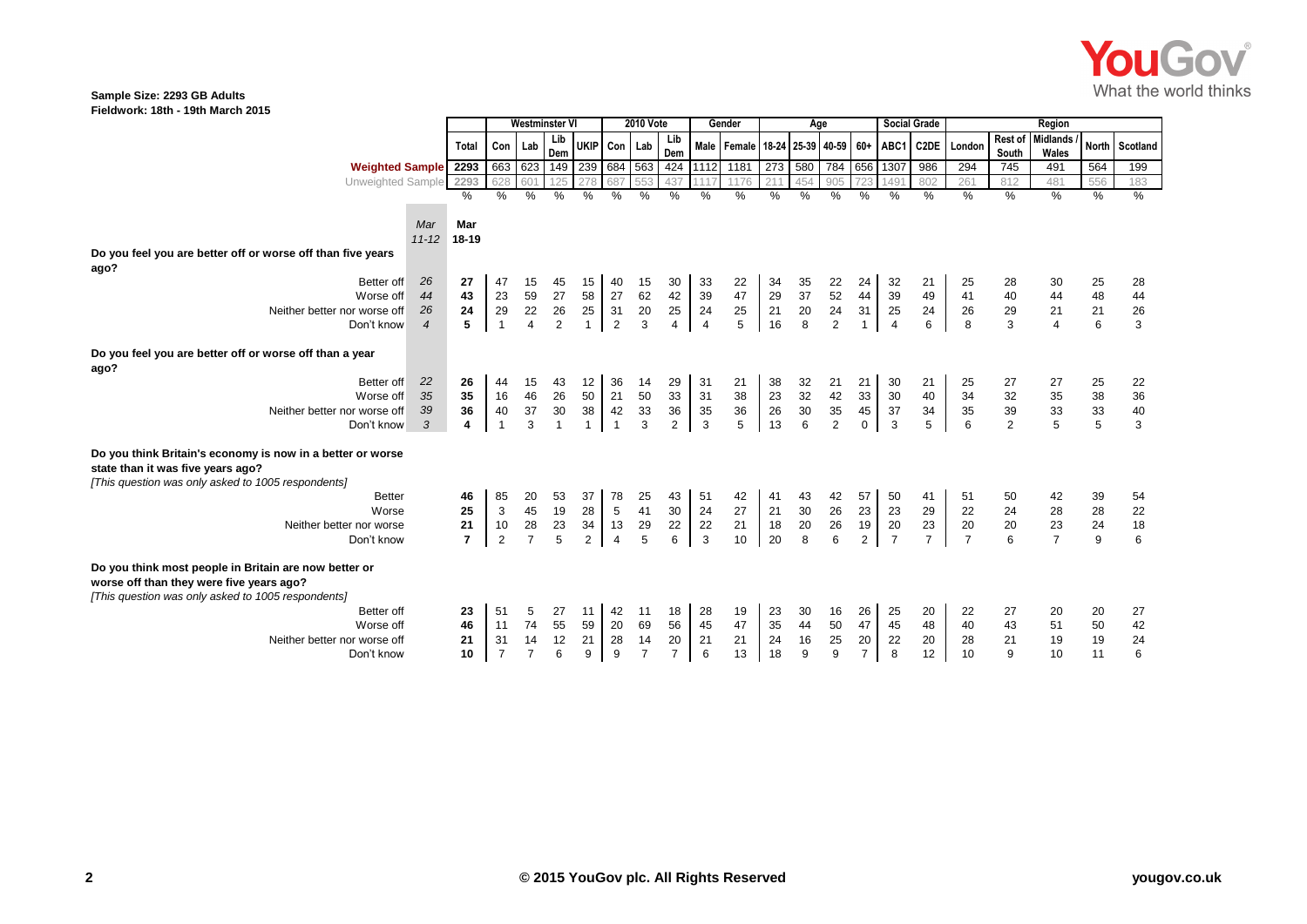

## **Sample Size: 2293 GB Adults Fieldwork: 18th - 19th March 2015**

|                                                                                                                                                                                                                                                                                                                                                                              |                |                | Westminster Vl |                         |                      |                      | <b>2010 Vote</b> |                |            | Gender |          | Age      |                      |                      |                      | <b>Social Grade</b> |                |                  | Region                   |       |                |
|------------------------------------------------------------------------------------------------------------------------------------------------------------------------------------------------------------------------------------------------------------------------------------------------------------------------------------------------------------------------------|----------------|----------------|----------------|-------------------------|----------------------|----------------------|------------------|----------------|------------|--------|----------|----------|----------------------|----------------------|----------------------|---------------------|----------------|------------------|--------------------------|-------|----------------|
|                                                                                                                                                                                                                                                                                                                                                                              | Total          | Con            | Lab            | Lib<br>Dem              | <b>UKIP</b>          | Con                  | Lab              | Lib<br>Dem     | Male       | Female | 18-24    |          | 25-39 40-59          | 60+                  | ABC1                 | C2DE                | London         | Rest of<br>South | <b>Midlands</b><br>Wales | North | Scotland       |
| <b>Weighted Sample</b>                                                                                                                                                                                                                                                                                                                                                       | 2293           | 663            | 623            | 149                     | 239                  | 684 563              |                  |                | 424 1112   | 1181   | 273      | 580      | 784                  |                      | 656 1307             | 986                 | 294            | 745              | 491                      | 564   | 199            |
| Unweighted Sample                                                                                                                                                                                                                                                                                                                                                            | 2293           |                |                |                         |                      |                      |                  | 437            |            | 1176   |          | 454      | 905                  |                      | 49'                  | 802                 | 261            | 812              | 481                      | 556   | 183            |
|                                                                                                                                                                                                                                                                                                                                                                              | $\%$           | $\%$           | %              | %                       | %                    | $\%$                 | $\%$             | $\frac{0}{0}$  | %          | $\%$   | $\%$     | %        | %                    | %                    | %                    | $\%$                | %              | $\%$             | $\%$                     | %     | $\%$           |
| This week the Chancellor George Osborne announced his<br>final budget before the election. Below are some of the<br>announcements he made. For each one, please say<br>whether you think it is a good idea or the wrong priority<br>for the present time?<br>[This question was only asked to 1005 respondents]<br>Introducing a new Help to Buy ISA to help people save for |                |                |                |                         |                      |                      |                  |                |            |        |          |          |                      |                      |                      |                     |                |                  |                          |       |                |
| a deposit to buy a home, where the government pays £50                                                                                                                                                                                                                                                                                                                       |                |                |                |                         |                      |                      |                  |                |            |        |          |          |                      |                      |                      |                     |                |                  |                          |       |                |
| for every £200 saved                                                                                                                                                                                                                                                                                                                                                         |                |                |                |                         |                      |                      |                  |                |            |        |          |          |                      |                      |                      |                     |                |                  |                          |       |                |
| Good idea                                                                                                                                                                                                                                                                                                                                                                    | 63             | 80             | 50             | 63                      | 61                   | 76                   | 53               | 56             | 61         | 64     | 71       | 65       | 56                   | 66                   | 62                   | 63                  | 64             | 69               | 61                       | 62    | 43             |
| Wrong priority                                                                                                                                                                                                                                                                                                                                                               | 26             | 13             | 39             | 28                      | 31                   | 16                   | 36               | 35             | 29         | 23     | 18       | 18       | 33                   | 28                   | 27                   | 25                  | 26             | 23               | 26                       | 26    | 39             |
| Don't know                                                                                                                                                                                                                                                                                                                                                                   | 11             | $\overline{7}$ | 11             | 8                       | 8                    | 8                    | 11               | 9              | 10         | 13     | 11       | 17       | 12                   | 6                    | 11                   | 12                  | 10             | 8                | 14                       | 12    | 18             |
| Cutting the duty on beer by 1p, cider by 2p and whisky by                                                                                                                                                                                                                                                                                                                    |                |                |                |                         |                      |                      |                  |                |            |        |          |          |                      |                      |                      |                     |                |                  |                          |       |                |
| 2%                                                                                                                                                                                                                                                                                                                                                                           |                |                |                |                         |                      |                      |                  |                |            |        |          |          |                      |                      |                      |                     |                |                  |                          |       |                |
| Good idea                                                                                                                                                                                                                                                                                                                                                                    | 34             | 49             | 28             | 30                      | 37                   | 48                   | 25               | 32             | 42         | 28     | 20       | 34       | 38                   | 37                   | 34                   | 35                  | 28             | 36               | 32                       | 37    | 38             |
| Wrong priority                                                                                                                                                                                                                                                                                                                                                               | 57<br>9        | 49             | 62<br>10       | 63<br>$\overline{7}$    | 57<br>$\overline{7}$ | 48<br>$\overline{4}$ | 64<br>11         | 63             | 52<br>6    | 61     | 67<br>13 | 54<br>12 | 56<br>$\overline{7}$ | 56<br>$\overline{7}$ | 59<br>$\overline{7}$ | 54                  | 63             | 59               | 54                       | 54    | 53             |
| Don't know                                                                                                                                                                                                                                                                                                                                                                   |                | $\overline{2}$ |                |                         |                      |                      |                  | 5              |            | 11     |          |          |                      |                      |                      | 11                  | 9              | 5                | 14                       | 9     | 9              |
| Scrapping the planned increase in petrol duty<br>Good idea                                                                                                                                                                                                                                                                                                                   | 79             | 92             | 69             | 71                      | 91                   | 94                   | 72               | 73             | 77         | 81     | 60       | 71       | 85                   | 87                   | 78                   | 81                  | 65             | 82               | 82                       | 79    | 80             |
| Wrong priority                                                                                                                                                                                                                                                                                                                                                               | 13             | 5              | 22             | 23                      | 8                    | 3                    | 20               | 21             | 18         | 10     | 21       | 19       | 11                   | 9                    | 15                   | 11                  | 27             | 14               | 9                        | 11    | 12             |
| Don't know                                                                                                                                                                                                                                                                                                                                                                   | 8              | 3              | 9              | 6                       | $\overline{2}$       | $\overline{2}$       | $\overline{7}$   | 6              | $\sqrt{5}$ | 10     | 19       | 10       | 5                    | 4                    | $\overline{7}$       | 8                   | 8              | 4                | 9                        | 10    | 8              |
| Making the first £1000 of interest on people's savings tax                                                                                                                                                                                                                                                                                                                   |                |                |                |                         |                      |                      |                  |                |            |        |          |          |                      |                      |                      |                     |                |                  |                          |       |                |
| free                                                                                                                                                                                                                                                                                                                                                                         |                |                |                |                         |                      |                      |                  |                |            |        |          |          |                      |                      |                      |                     |                |                  |                          |       |                |
| Good idea                                                                                                                                                                                                                                                                                                                                                                    | 81             | 96             | 69             | 83                      | 87                   | 95                   | 70               | 81             | 82         | 81     | 75       | 80       | 82                   | 85                   | 84                   | 78                  | 82             | 87               | 79                       | 76    | 79             |
| Wrong priority                                                                                                                                                                                                                                                                                                                                                               | 12             | $\overline{2}$ | 23             | 17                      | $\overline{7}$       | 3                    | 22               | 13             | 13         | 11     | 12       | 12       | 12                   | 12                   | 11                   | 13                  | 11             | 9                | 12                       | 15    | 14             |
| Don't know                                                                                                                                                                                                                                                                                                                                                                   | $\overline{7}$ | 2              | 8              | $\mathbf 0$             | 6                    | $\overline{2}$       | 9                | 6              | 5          | 8      | 13       | 8        | $\overline{7}$       | 3                    | $\overline{5}$       | 9                   | $\overline{7}$ | $\overline{4}$   | 9                        | 9     | $\overline{7}$ |
| Increasing taxes on banks by increasing the bank levy                                                                                                                                                                                                                                                                                                                        |                |                |                |                         |                      |                      |                  |                |            |        |          |          |                      |                      |                      |                     |                |                  |                          |       |                |
| Good idea                                                                                                                                                                                                                                                                                                                                                                    | 70             | 84             | 67             | 82                      | 61                   | 78                   | 64               | 80             | 76         | 65     | 61       | 64       | 72                   | 79                   | 74                   | 66                  | 68             | 75               | 68                       | 69    | 70             |
| Wrong priority                                                                                                                                                                                                                                                                                                                                                               | 10             | $\overline{7}$ | 14             | 12                      | 17                   | $\overline{7}$       | 15               | $\,$ 5 $\,$    | 11         | 9      | 12       | 12       | 10                   | 8                    | 9                    | 11                  | 11             | 8                | 10                       | 12    | $\overline{7}$ |
| Don't know                                                                                                                                                                                                                                                                                                                                                                   | 20             | 9              | 19             | 6                       | 22                   | 15                   | 20               | 15             | 13         | 26     | 27       | 24       | 19                   | 14                   | 17                   | 23                  | 21             | 17               | 22                       | 19    | 22             |
| Increasing the personal tax allowance (the amount people<br>can earn before paying tax) from £10,600 to £11,000 by<br>2017                                                                                                                                                                                                                                                   |                |                |                |                         |                      |                      |                  |                |            |        |          |          |                      |                      |                      |                     |                |                  |                          |       |                |
| Good idea                                                                                                                                                                                                                                                                                                                                                                    | 85             | 95             | 76             | 96                      | 83                   | 95                   | 78               | 84             | 87         | 83     | 68       | 83       | 89                   | 90                   | 88                   | 82                  | 77             | 91               | 84                       | 82    | 92             |
| Wrong priority                                                                                                                                                                                                                                                                                                                                                               | 7              | 3              | 15             | $\overline{\mathbf{c}}$ | 9                    | $\overline{c}$       | 13               | 9              | 8          | 6      | 14       | 6        | $\,6\,$              | 6                    | $\overline{7}$       | $\overline{7}$      | 9              | 6                | 5                        | 9     | 6              |
| Don't know                                                                                                                                                                                                                                                                                                                                                                   | 8              | $\overline{2}$ | 9              | $\overline{2}$          | 8                    | $\overline{2}$       | 10               | $\overline{7}$ | 5          | 10     | 18       | 11       | 5                    | $\overline{4}$       | 5                    | 12                  | 14             | 4                | 11                       | 9     | 3              |
| Increasing the threshhold for paying 40% tax from £42,385<br>to £43,300 by 2017                                                                                                                                                                                                                                                                                              |                |                |                |                         |                      |                      |                  |                |            |        |          |          |                      |                      |                      |                     |                |                  |                          |       |                |
| Good idea                                                                                                                                                                                                                                                                                                                                                                    | 53             | 76             | 36             | 43                      | 53                   | 74                   | 40               | 41             | 54         | 52     | 43       | 47       | 56                   | 59                   | 59                   | 46                  | 48             | 59               | 48                       | 47    | 67             |
| Wrong priority                                                                                                                                                                                                                                                                                                                                                               | 31             | 17             | 46             | 51                      | 32                   | 17                   | 39               | 48             | 34         | 29     | 36       | 30       | 32                   | 30                   | 30                   | 33                  | 34             | 31               | 31                       | 34    | 22             |
| Don't know                                                                                                                                                                                                                                                                                                                                                                   | 16             | $\overline{7}$ | 18             | 6                       | 14                   | 8                    | 21               | 10             | 12         | 19     | 21       | 23       | 13                   | 10                   | 12                   | 21                  | 18             | 10               | 21                       | 19    | 11             |